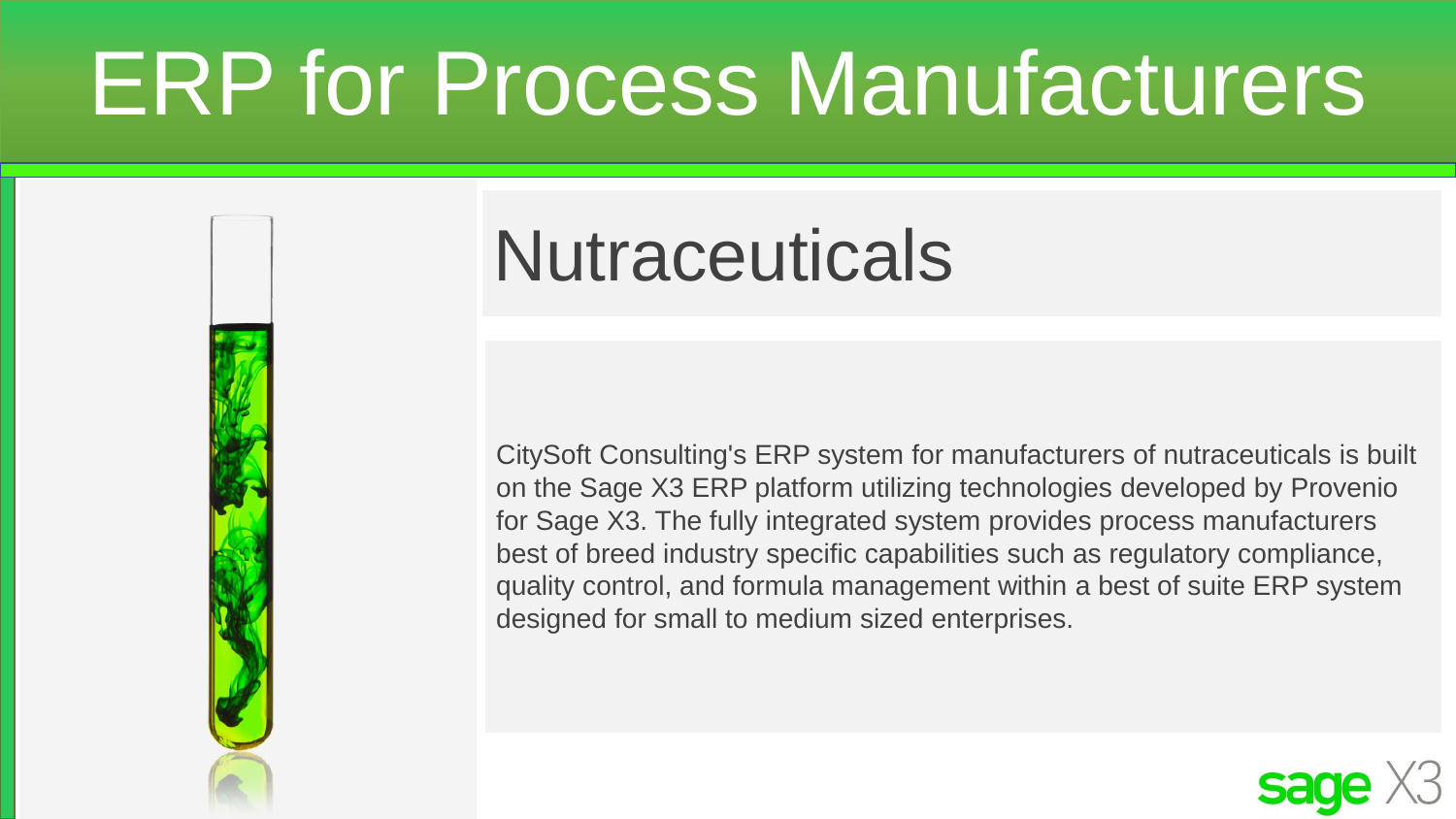## **Formulations**



## **Nutraceuticals**



Manufacturers of nutraceuticals have specific needs around formulations such as raw material suggestions and nutritional targets. They may also need to manage daily values & proprietary blends. Label claims, packaging sizes and nutritional supplement panels also apply in this industry.

CitySoft's ERP system for manufacturers of nutraceuticals not only supports management of nutrients it also helps determine potency.

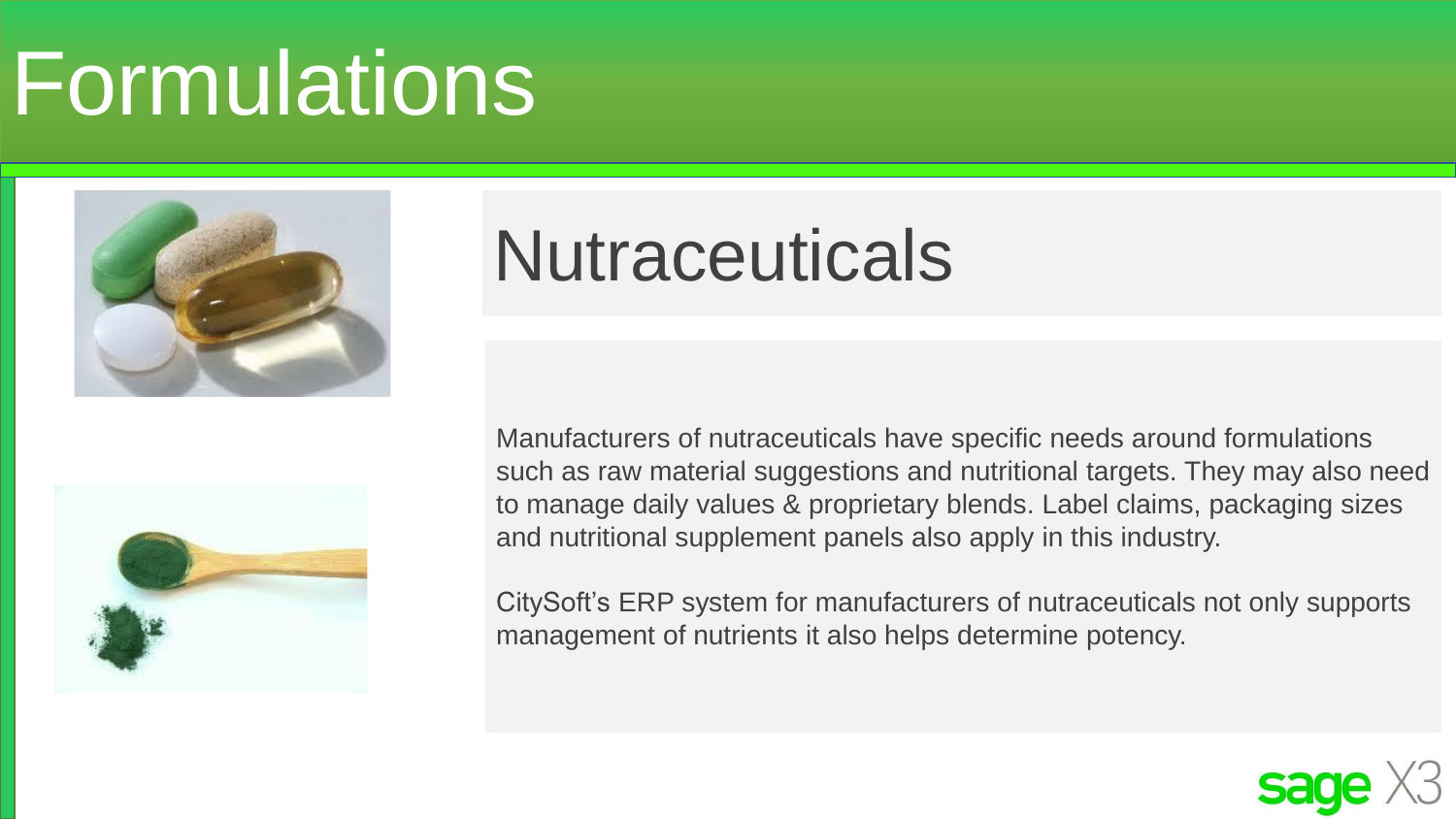## Product Label Claims



#### **Nutraceuticals**

CitySoft's ERP system for manufacturers of nutraceuticals supports multiple label claims per each nutrient, including capsules.

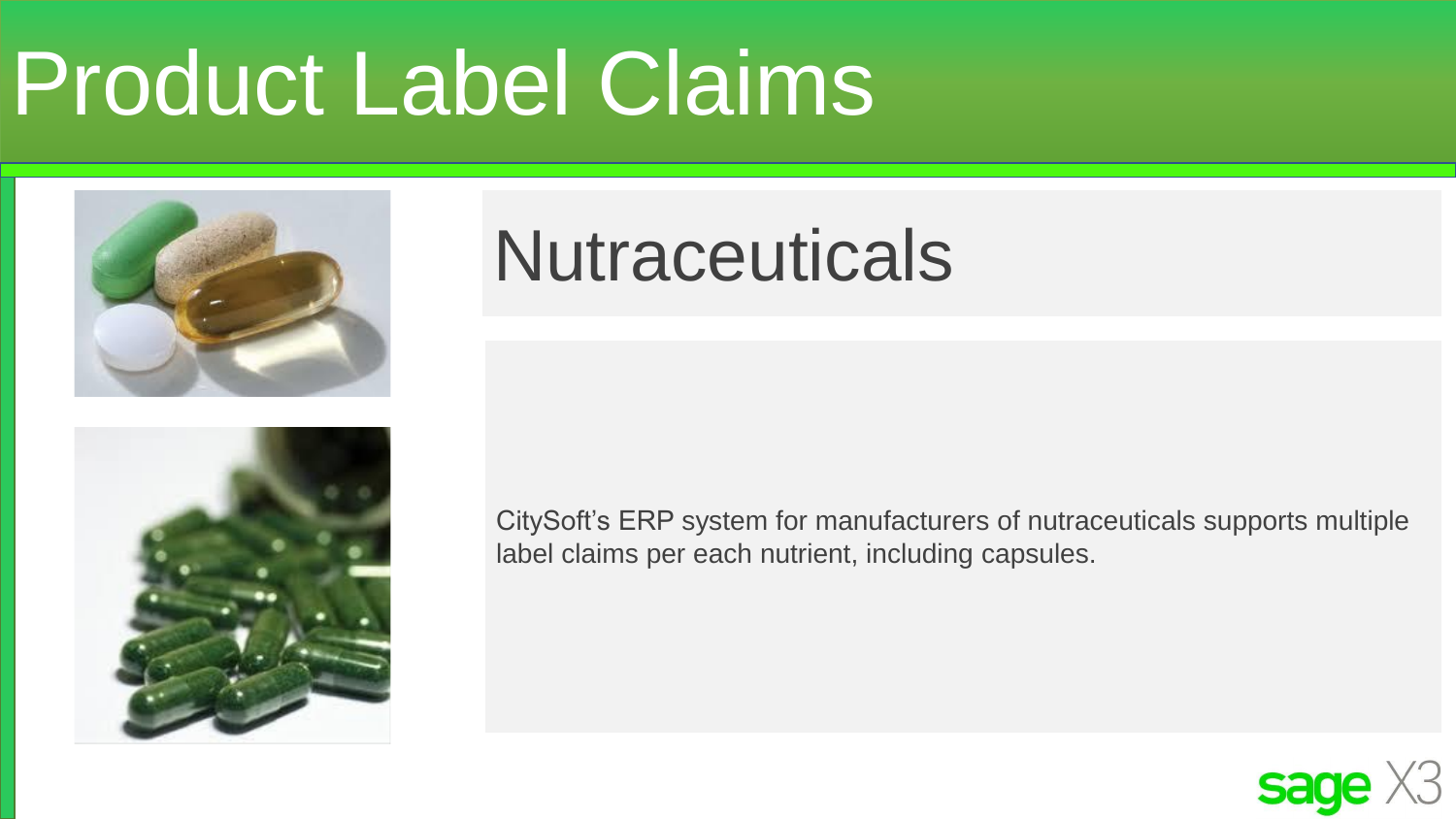# R & D Formula



## **Nutraceuticals**

CitySoft's ERP system for manufacturers of nutraceuticals utilizes the unit of measure in all formulations rather than a batch size. Formulas are not required to be the same unit as the stocking unit of the product that will be produced from the formula. For instance, a unit size may be a capsule or a serving which is less than one serving.

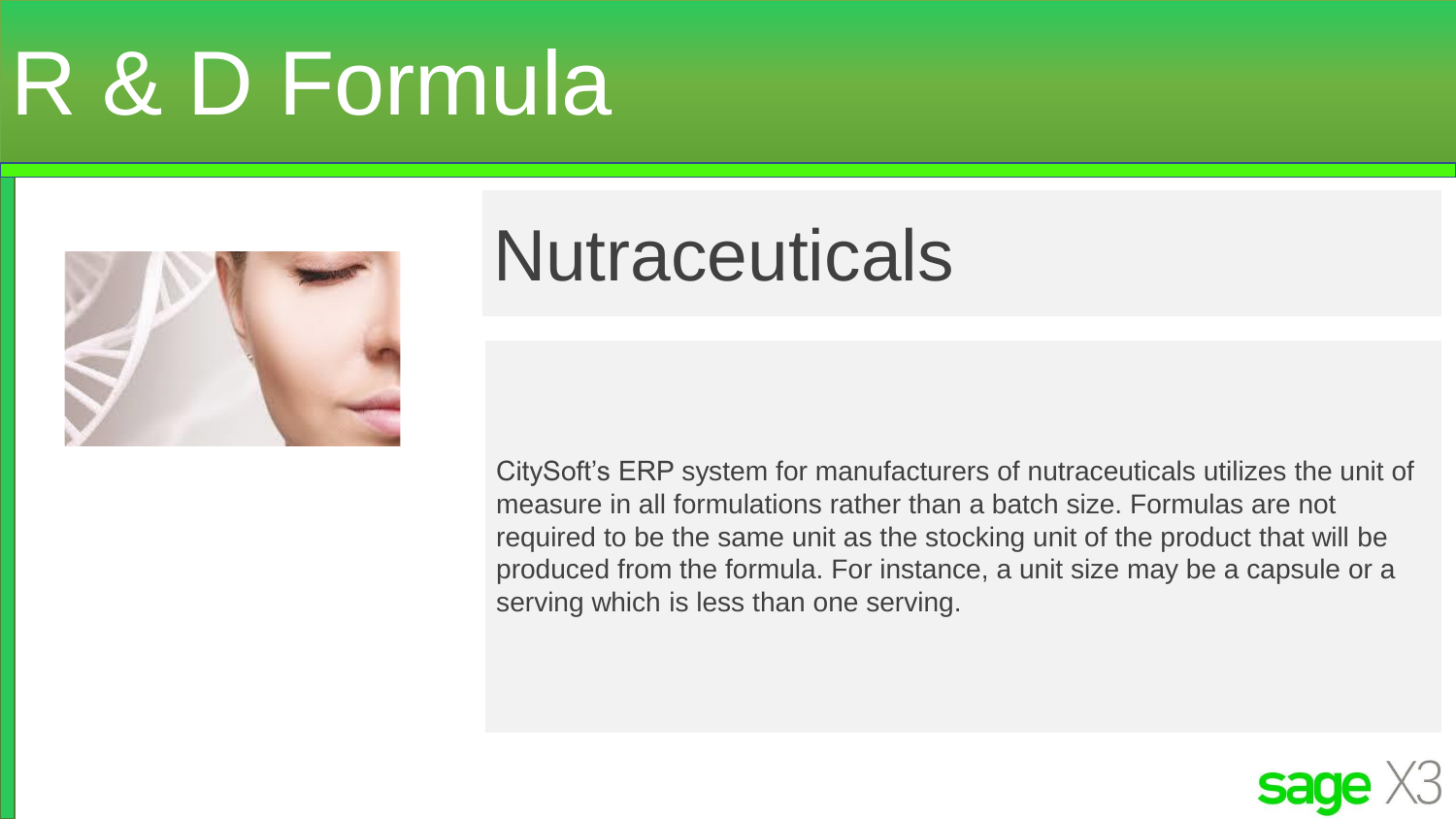# R & D Formula

## **Nutraceuticals**



CitySoft's ERP system for manufacturers of nutraceuticals records certification indicating the date, who certified the nutrient data and the fact all nutrients were within the acceptable range. The system also supports an overage % to ensure label claims are fulfilled.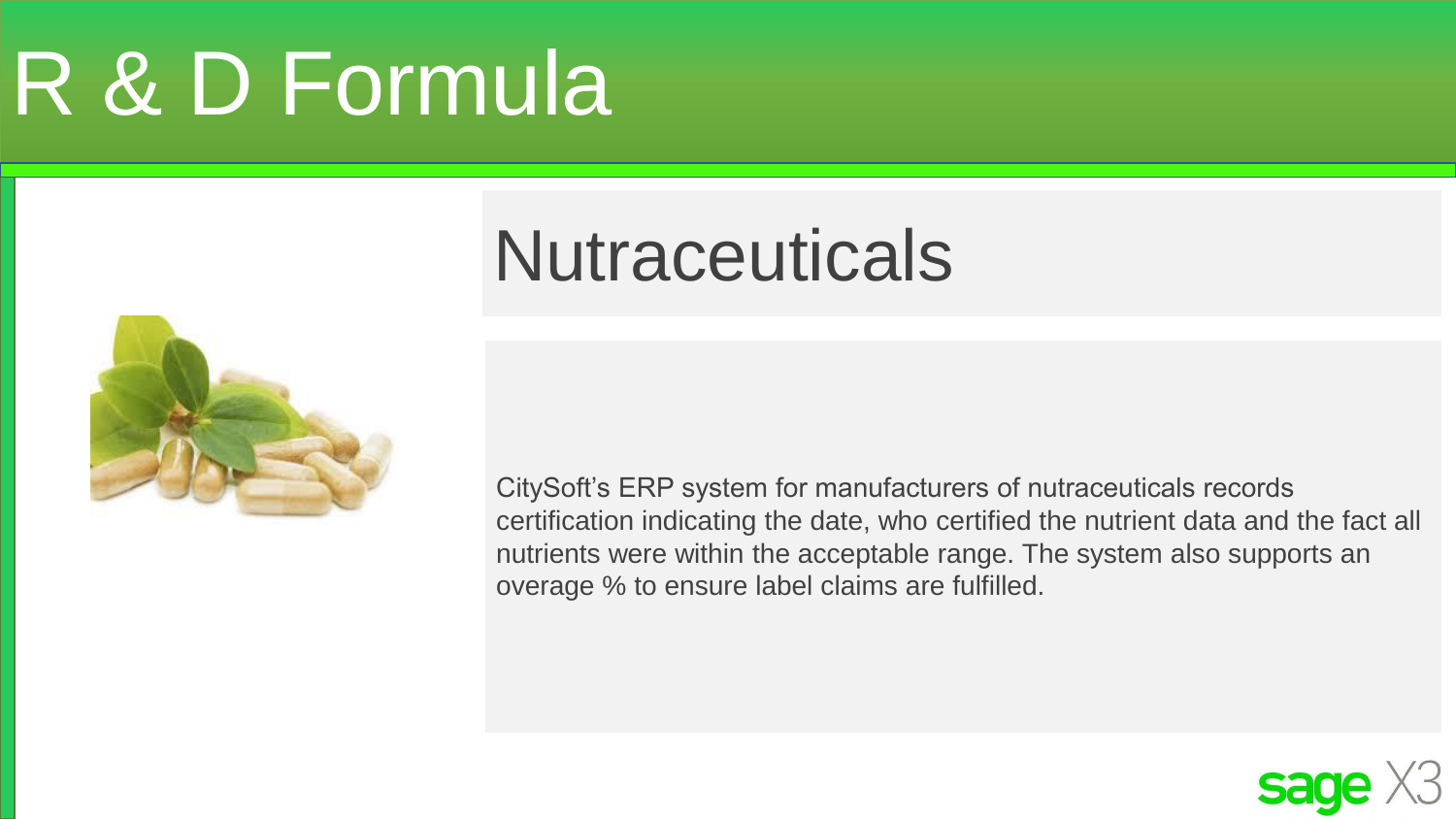# Packaging



### **Nutraceuticals**

CitySoft's ERP system for manufacturers of nutraceuticals enables package sizes to be specified for each formula.

#### **PACKAGE SIZES**

|  | Package Number | <b>Unit</b> |  | Capsule       |  | <b>Units Per Package</b> | Servings Per Package |
|--|----------------|-------------|--|---------------|--|--------------------------|----------------------|
|  |                | CO1         |  | <b>RAW470</b> |  | 60                       | 30                   |
|  |                |             |  |               |  |                          |                      |